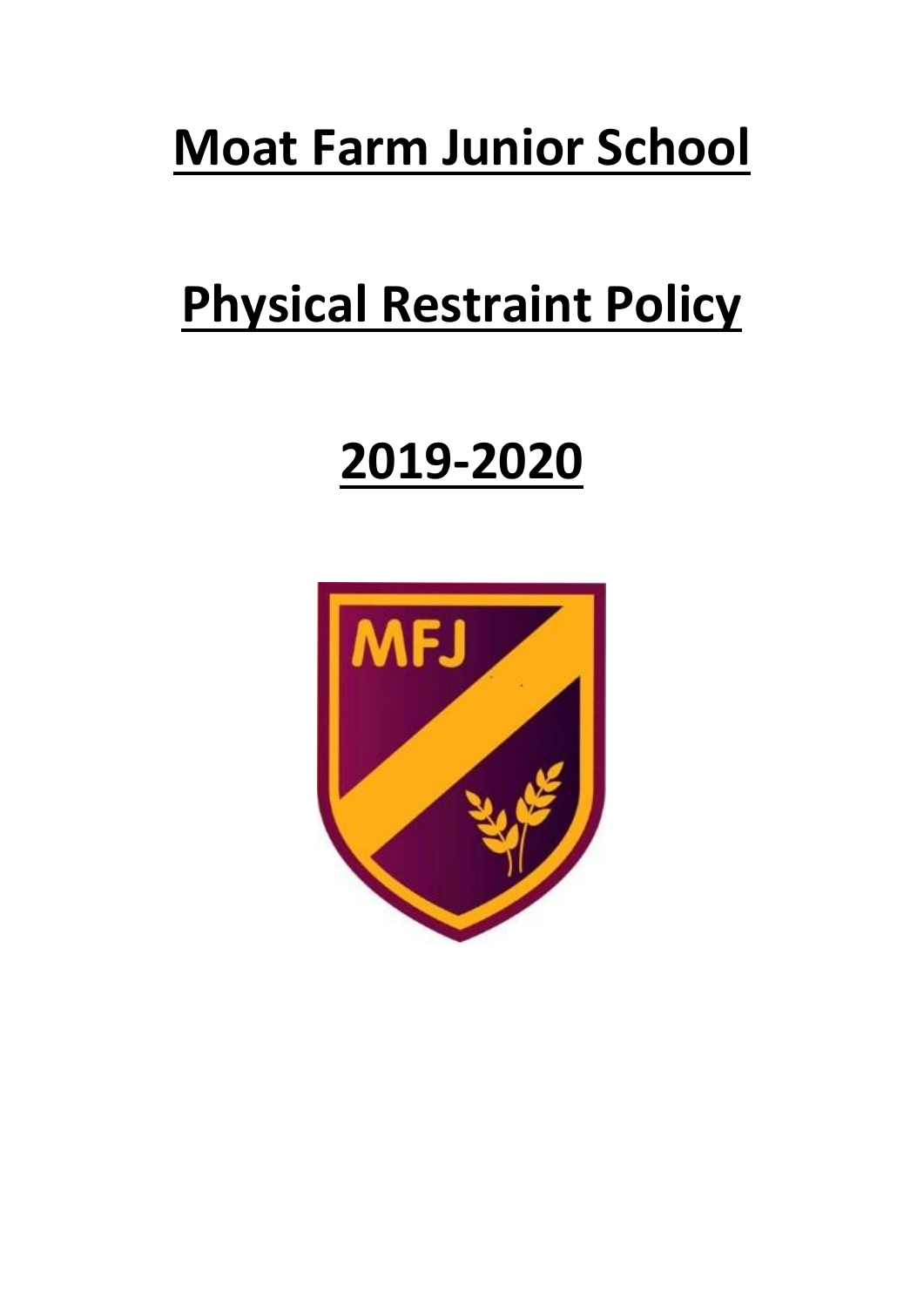Moat Farm Junior School encourages pupils to make positive behaviour choices. However pupils sometimes do make the wrong choices. On rare occasions this may result in a situation that requires some form of physical intervention by staff.

Our Restraint Policy is based upon the following principles:

- Physical intervention is used only as a last resort when other appropriate strategies have failed.
- Any physical contact is only the minimum required.
- Physical intervention is used in ways that maintain the safety and dignity of all concerned.
- Incidents are recorded and reported to the Headteacher.
- Parents are informed of each incident.

# 1. THE LEGAL FRAMEWORK

Section 93 of the Education & Inspections Act 2006 allows 'teachers and other persons who are authorised by the Headteacher who have control or charge of pupils to use such force as is reasonable in all the circumstances to prevent a pupil from doing, or continuing to do, any of the following:

- causing injury to his/herself or others
- committing an offence
- damaging property
- prejudicing the maintenance of good order & discipline

This policy has been written with DFE 'Use of reasonable force' advice for Headteachers, staff and governing bodies July 2013.

## 2. DEFINITION OF REASONABLE FORCE AND RESTRAINT

The DFE guidance (2013) on the 'Use of Reasonable Force' defines and explains these terms in the following way:

- The term 'reasonable force' covers the broad range of actions used by most teachers at some point in their career that involve a degree of physical contact with pupils.
- Force is usually used either to control or restrain. This can range from guiding a pupil to safety by the arm through to more extreme circumstances such as breaking up a fight or where a pupil needs to be restrained to prevent violence or injury.
- 'Reasonable in the circumstances' means using no more force than is needed.
- Control means either passive physical contact, such as standing between pupils or blocking a pupil's path, or active physical contact such as leading a pupil by the arm out of a classroom.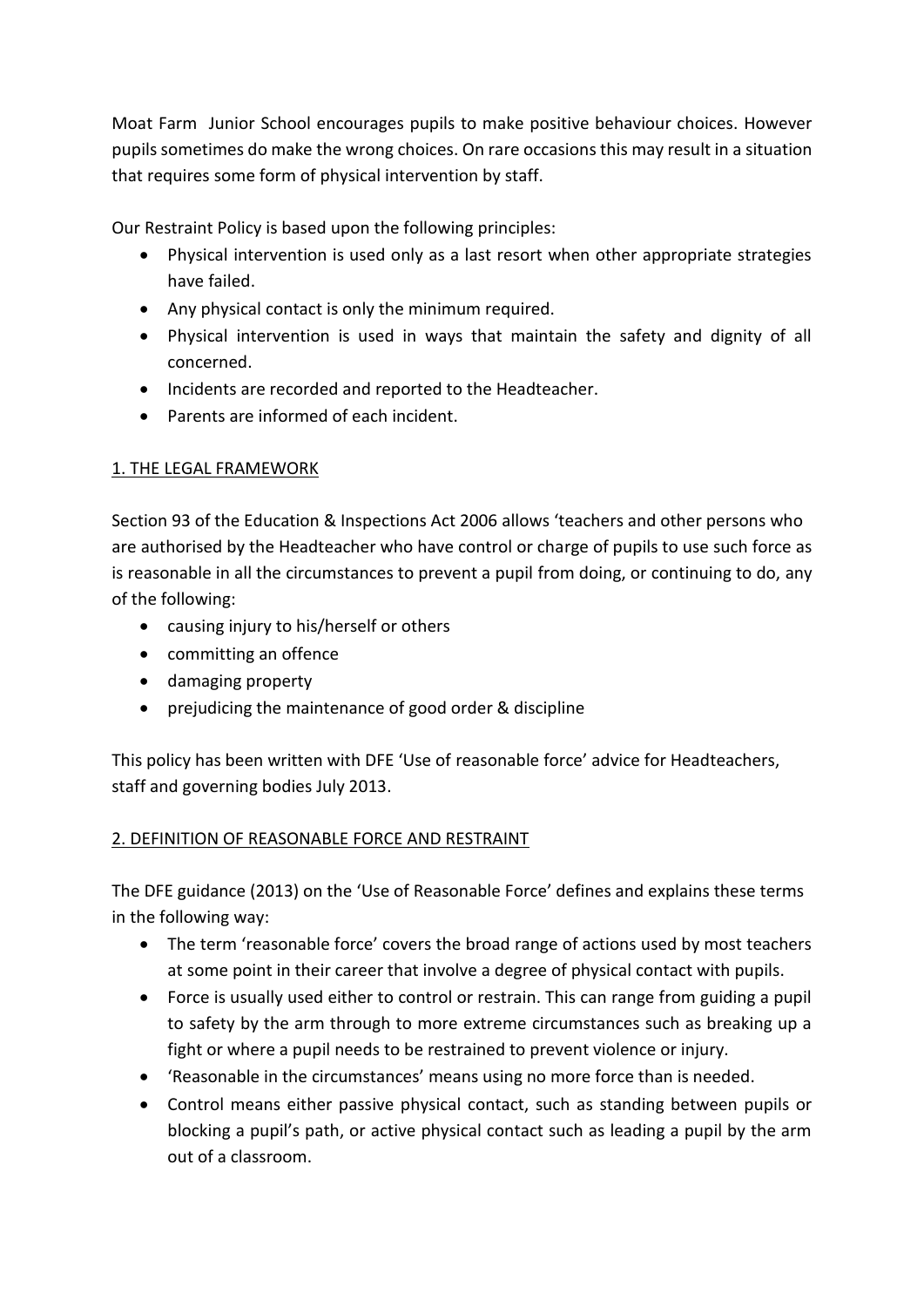- Restraint means to hold back physically or to bring a pupil under control. It is typically used in more extreme circumstances, for example when two pupils are fighting and refuse to separate without physical intervention.
- School staff should always try to avoid acting in a way that might cause injury, but in extreme cases it may not always be possible to avoid injuring the pupil.

All members of staff who can use reasonable force have a legal power to use it. This power applies to any member of staff at the school. It can also apply to people whom the Headteacher has temporarily put in charge of pupils such as unpaid volunteers or parents accompanying pupils on a school organised visit.

The DFE Guidance 2013 on 'Use of reasonable force' states that schools can use reasonable force to:

- remove disruptive children from the classroom where they have refused to follow and instruction to do so;
- prevent a pupil behaving in a way that disrupts a school event, trip or a visit;
- prevent a pupil leaving the classroom where allowing the pupil to leave would risk their safety or lead to behaviour that disrupts the behaviour of others;
- prevent a pupil from attacking a member of staff or another pupil, or to stop a fight in the playground; and restrain a pupil at risk of harming themselves through physical outbursts.
- Schools cannot: use force as a punishment it is always unlawful to use force as a punishment.

In addition to the general power to use reasonable force described above, Headteachers and authorised staff can use such force, as is reasonable given the circumstances, to conduct a search for the following 'prohibited items': knives and weapons, alcohol, illegal drugs, stolen items, tobacco and cigarette papers, fireworks, pornographic images and any article that has been or is likely to be used to commit an offence, cause personal injury or damage to property.

Force cannot be used to search for items banned under the school rules.

## 3. OUR APPROACH

We aim to avoid the need for physical intervention and regard this as a last resort in a minority of situations. We always aim to deal with behaviour using a positive approach and therefore this policy should be read in connection with our Behaviour Policy (Sep 2019).

It is not possible to define every circumstance in which physical restraint would be necessary or appropriate. Staff exercise their own professional judgement in situations which arise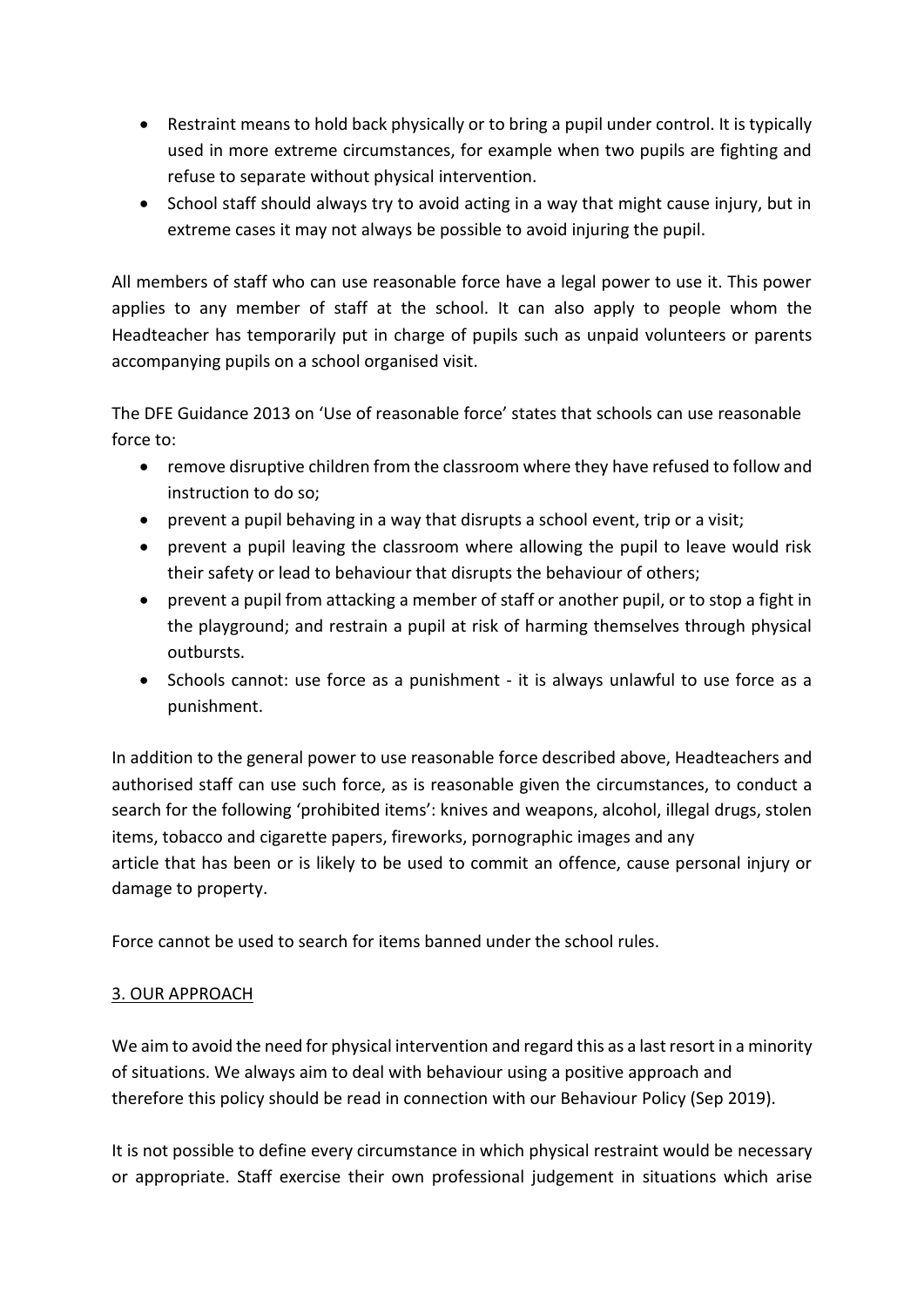within the above categories. Staff act within our school's policy on behaviour and discipline, particularly in dealing with disruptive behaviour. Once again it is stressed that physical intervention is only used when all other strategies have failed to have the desired effect on a pupil's behaviour.

NB It is not illegal to touch a pupil. There are occasions when physical contact, other than reasonable force, with a pupil is proper and necessary. Examples of where touching a pupil might be proper or necessary:

- Holding the hand of the child at the front/back of the line when going to assembly or
- when walking together around the school
- When comforting a distressed pupil
- When a pupil is being congratulated or praised
- To demonstrate how to use a musical instrument
- To demonstrate exercises or techniques during PE lessons or sports coaching
- To give first aid.

Staff are aware that when they are in charge of children during the school day, or during other supervised activities, they are acting in loco parentis and have a 'Duty of Care' to all children they are in charge of. They therefore take reasonable action to ensure the safety and well-being of all pupils. This being said staff are not expected to place themselves in situations where they are likely to suffer injury as a result of their intervention.

#### 4. USE OF PHYSICAL RESTRAINT OR INTERVENTION

Physical restraint is applied as an act of care and control with the intention of re-establishing verbal control as soon as possible and, at the same time, allowing the pupil to regain selfcontrol. It never takes a form which could be seen as punishment.

Staff are only authorised to use reasonable force in applying physical restraint i.e. only applying force necessary to stop or prevent danger should be used, in accordance with the guidelines below. In all circumstances, alternative methods are used as appropriate with physical intervention or restraint a last resort.

24 members of staff took part in Team Teach training with Elite Behaviour Consultants on the 18th July 2018.

In the exceptional circumstances when physical restraint or intervention becomes necessary, if a second adult is present in the classroom they are to go and find two of the above members of staff or a pupil is to be sent to reception so that team teach trained staff can be sent to the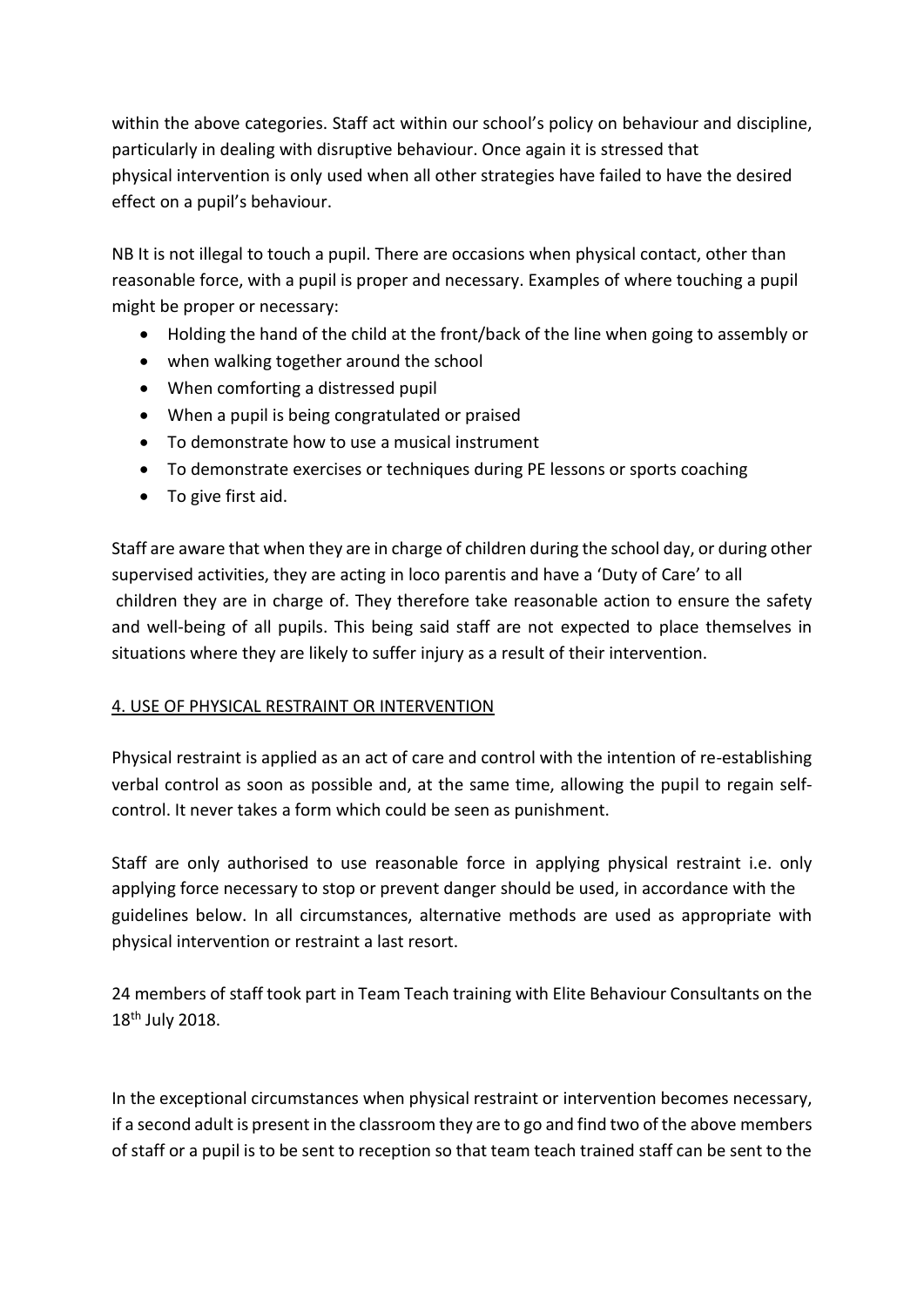pupil in need of restraint. These staff members then use their training to regain control of the pupil.

### 5. ACTIONS AFTER AN INCIDENT

Physical restraint often occurs in response to highly charged emotional situations and there is a clear need for debriefing after the incident, both for the staff involved and the pupil. The Headteacher is informed of any incident as soon as possible and takes responsibility for making arrangements for debriefing once the situation has stabilised. An appropriate member of the teaching staff debriefs the pupil concerned: the debrief includes consideration of the circumstances that precipitated the incident and exploring ways in which future incidents can be avoided. Any other individuals involved in the incident are offered support.

If the behaviour is part of an ongoing pattern it will probably be necessary to address the situation through the development or review of an individual behaviour plan, which may include a risk assessment, an anger management programme and possible involvement of external agencies.

All incidents are recorded immediately on SIMS and in the 'bound book'

A member of the teaching staff contacts parents as soon as possible after an incident, normally on the same day, to inform them of the actions that were taken and why, and to provide them with an opportunity to discuss it.

#### 6. RISK ASSESSMENTS

If we become aware that a pupil is likely to behave in a disruptive way that may require the use of reasonable force, we will plan how to respond if the situation arises. Such planning (recorded on an individual behaviour plan) addresses:

- Strategies to be used prior to intervention.
- Ways of avoiding 'triggers' if these are known.
- Involvement of parents to ensure that they are clear about the specific action the school might need to take.
- Briefing of staff to ensure they know exactly what action they should be taking (this may identify a need for training or guidance).
- Identification of additional support that can be summoned if appropriate.
- The school's duty of care to all pupils and staff.